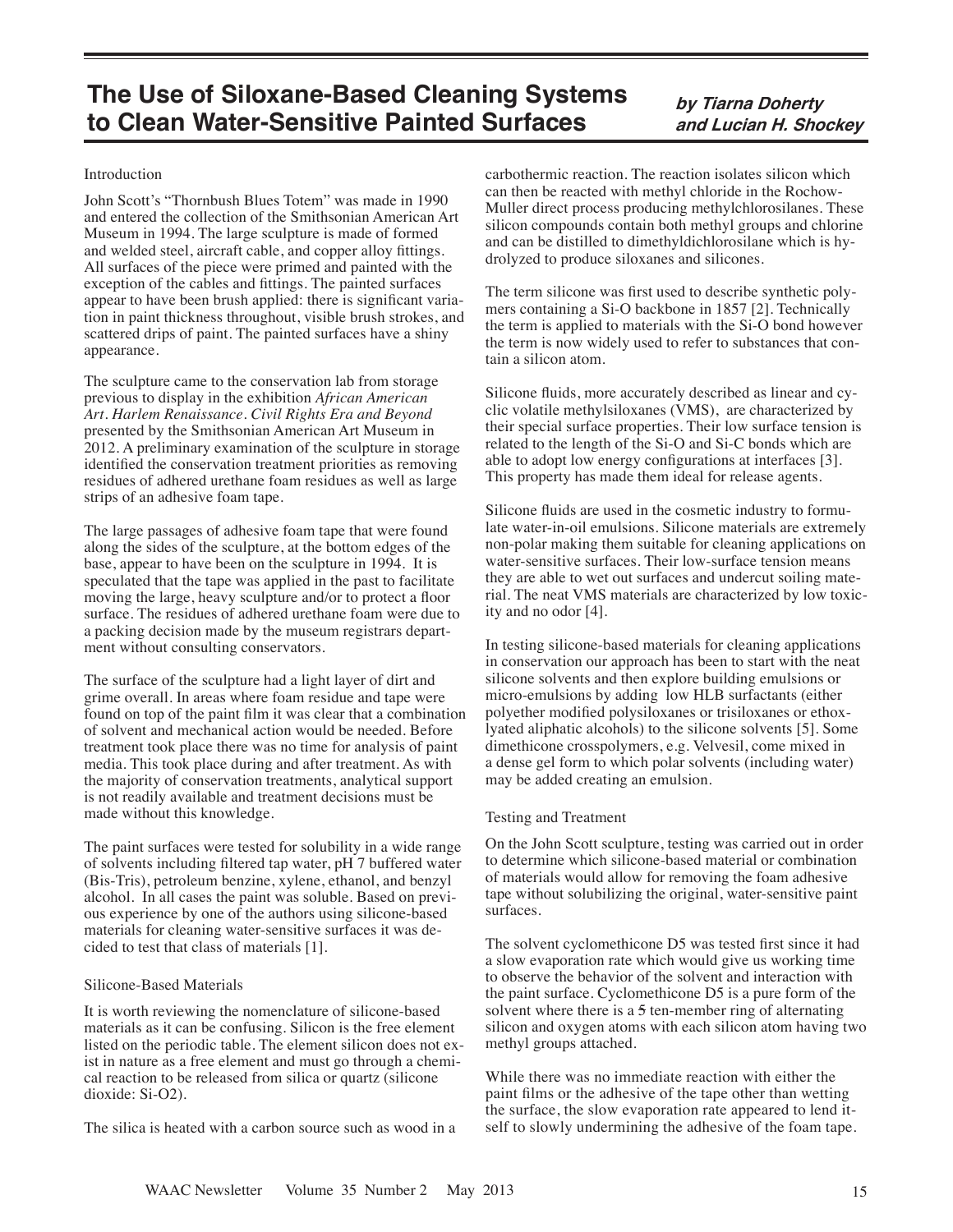# **The Use of Siloxane-Based Cleaning Systems to Clean Water-Sensitive Painted Surfaces, continued**

The use of a shaped and sharpened wooden applicator was the primary mechanical tool required to remove the tape and carrier.

The cyclomethicone D5 made the physical manipulation of the scalpel easy due to the slick interaction of the solvent with all surfaces: the scalpel blade could more easily slide over the slightly uneven paint surface and under the foam adhesive tape.

Hexamethyl disiloxane, a linear form of a silicone solvent, was also tested. The supplier of our hexamethyl disiloxane, Shepard Brothers Inc. in La Hambra, CA, uses the abbreviation DMF for their line of linear silicone solvents (not to be confused with dimethylformamide). The 0.65 indicates viscosity (measures in units of stokes at 25 degrees C), a parameter that is used widely for distributing linear silicone fluids. This material was able to wet well onto the surface and appeared to penetrate into the plastic carrier of the tape. The process of mechanically removing the tape and foam adhesive was similar to that described above, however the working time was less because it has a much faster evaporation rate than the cyclic silicone solvents.

As the silicone solvents did not appear to have much of a solubilizing effect on the adhesive itself it was decided to explore using the commercially prepared silicone-based gels. These gels are crosspolymers that contain silicone. They are supplied in a concentrated gel form and the solvents are generally cyclomethicones. When we used these gels we first diluted them using small amounts of the silicone solvents. The gels were tested alone and then as emulsions with water or another solvent.



Figure 1. Mixing solvent with gel

A dimethicone / polyethylene glycol (PEG) crosspolymer commercially named KSG-210 by Shin Etsu was emulsified with a small amount of 1-methoxy-2-propanol. A second test was carried out with another emulsion by substituting the emulsified phase with n-butanol. The paint did not show any sensitivity to either mixture. The adhesive bond of the tape was undermined to some degree. The tape and foam adhesive had to be removed mechanically. The area was rinsed with hexamethyl disiloxane and cyclomethicone D5.



Figure 2. Gel and solvent mixed for application

Lastly, another dimethicone / polyethylene glycol (PEG) crosspolymer commercially named USG-107A by Shin Etru was used. The USG-107A has reportedly greater phenol substitution groups and vinyl functional groups than the KSG-210 which were described to us by the manufacturer as lending to better spreading/wetting properties.

The silicone gel USG-107A was thinned with the linear silicone solvent hexamethyl disiloxane. While this mixture wet on to the surfaces as others had, it was found to have the most effective working time. As no solvent combination was found to dissolve the foam adhesive easily, mechanical action was required to remove the tape. This mixture was found to be the most effective at providing physical proper-



Figure 3. Mechanical removal after the adhesive bond of the tape is weakened by the solvent gel.

ties to facilitating moving a scalpel over an uneven surface. The gels and emulsions tested were cleared with repeated applications of solvent (either the cyclomethicone D5 or the hexamethyle disolixane). Cyclomethicone D5 has a very slow evaporation rate, and it is normally the major component in the solvent blends. The low molecular weight straight-chained silicone solvents, such as the hexamethyld-